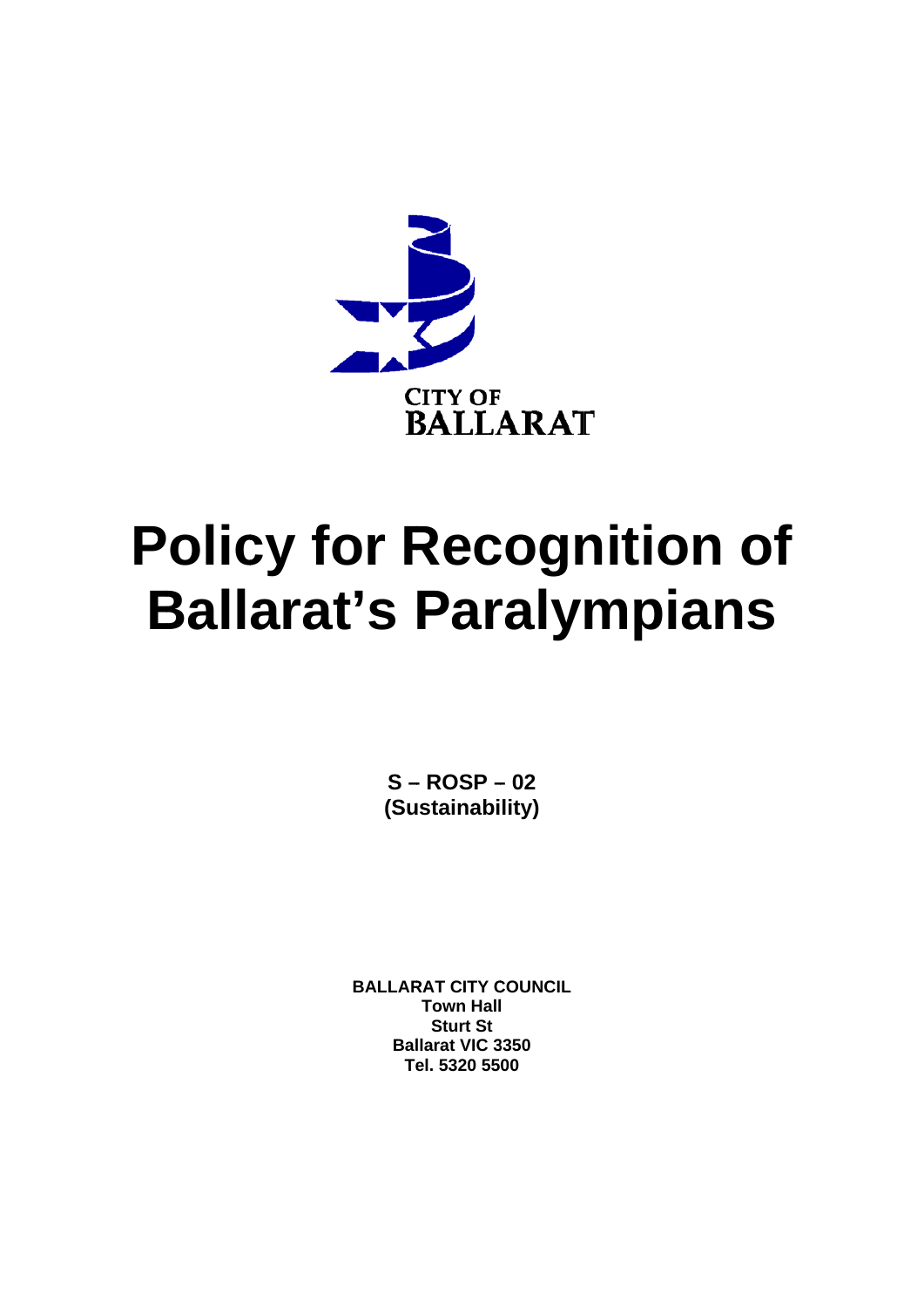# **TABLE OF CONTENTS**

| $\overline{\mathbf{5}}$ |  |
|-------------------------|--|
| $6\phantom{1}6$         |  |
|                         |  |
| 8                       |  |
| 9                       |  |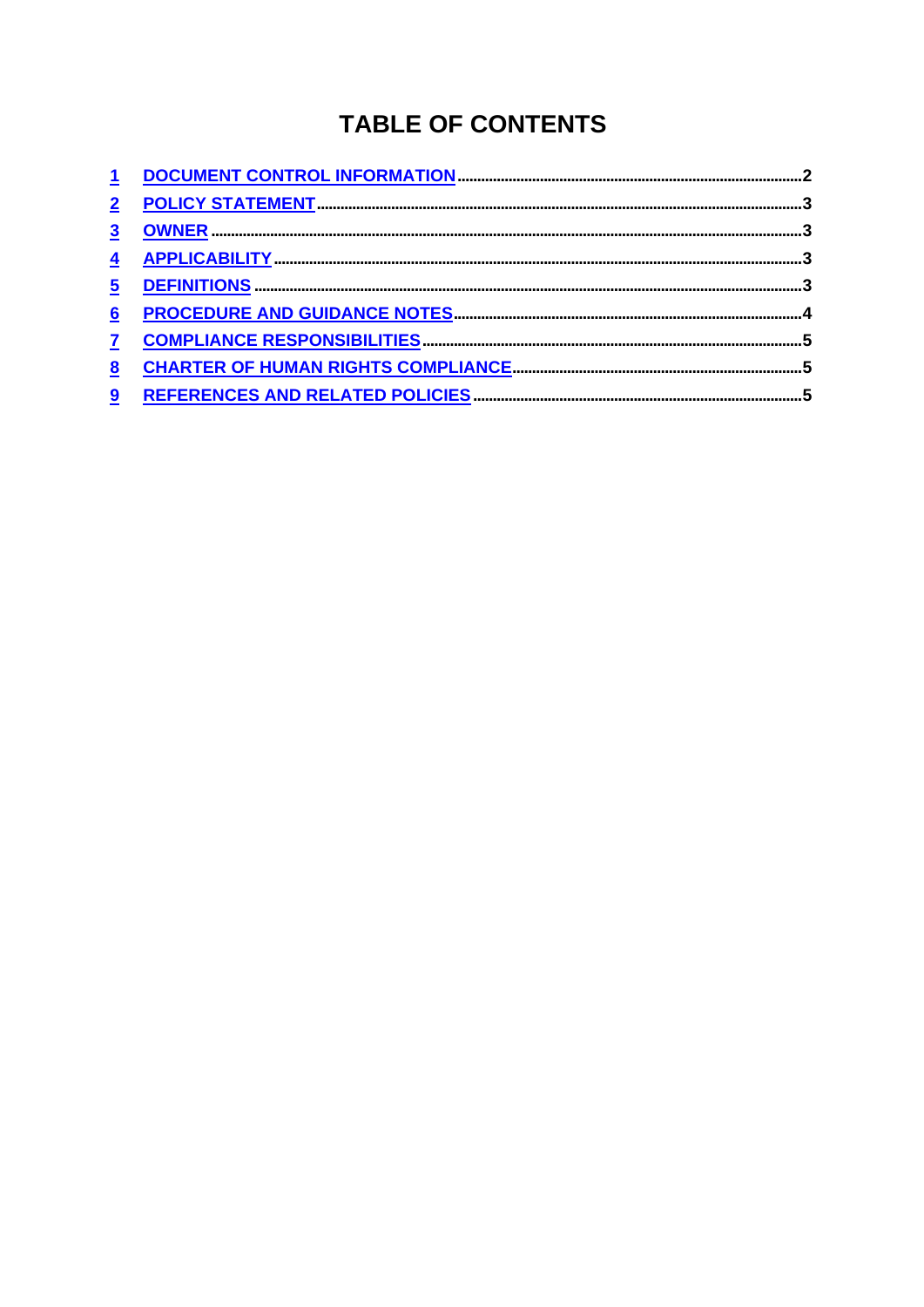### **1 DOCUMENT CONTROL INFORMATION**

## **DOCUMENT CONTROL**

| <b>Policy Name</b>      | Recognition of Ballarat's Paralympians |
|-------------------------|----------------------------------------|
| <b>Business Unit</b>    | Sustainability                         |
| <b>File Location</b>    | Location of policy in DocHub - Index   |
| <b>Document status</b>  | <b>Final Draft</b>                     |
| <b>Version</b>          | 3.0                                    |
| <b>Version Date</b>     | 21/5/10                                |
| <b>Next Review date</b> | 2012                                   |
|                         |                                        |
|                         |                                        |
|                         |                                        |

## **DOCUMENT HISTORY**

|                      | Version | Date    | Author       |
|----------------------|---------|---------|--------------|
| <b>Initial Draft</b> | 1.0     | 14/2/10 | lan Rossiter |
| <b>Final Draft</b>   | 3.0     | 21/5/10 | lan Rossiter |
| <b>Approved</b>      |         |         |              |
| <b>Review Draft</b>  |         |         |              |
| <b>Review Final</b>  |         |         |              |
| <b>Approved</b>      |         |         |              |

## **2 POLICY STATEMENT**

#### **Intent:-**

This policy intends to specify how the Ballarat's Paralympians can be recognised at Lake Wendouree in proximity to the Ballarat Olympic Precinct. It provides protocols for recognising Ballarat's Paralympians in the lead up to, during and after each Paralympic Games.

#### **Objectives:**

- To provide protocols for establishing a dedicated section of the "Isthmus" Ballarat's Sports Walk for recognition of Ballarat's Paralympians.
- To define the site of Lake Wendouree's Paralympian recognition.
- To provide the protocols for additions of Paralympic Athletes individual recognition to the Ballarat Sports Walk..
- To provide protocols for Council to conduct Civic Celebrations for Ballarat's Paralympians.

#### **Statement:**

1. Council wishes to promote awareness and recognition of Ballarat's Paralympians in an area linked by path to the Olympic Precinct.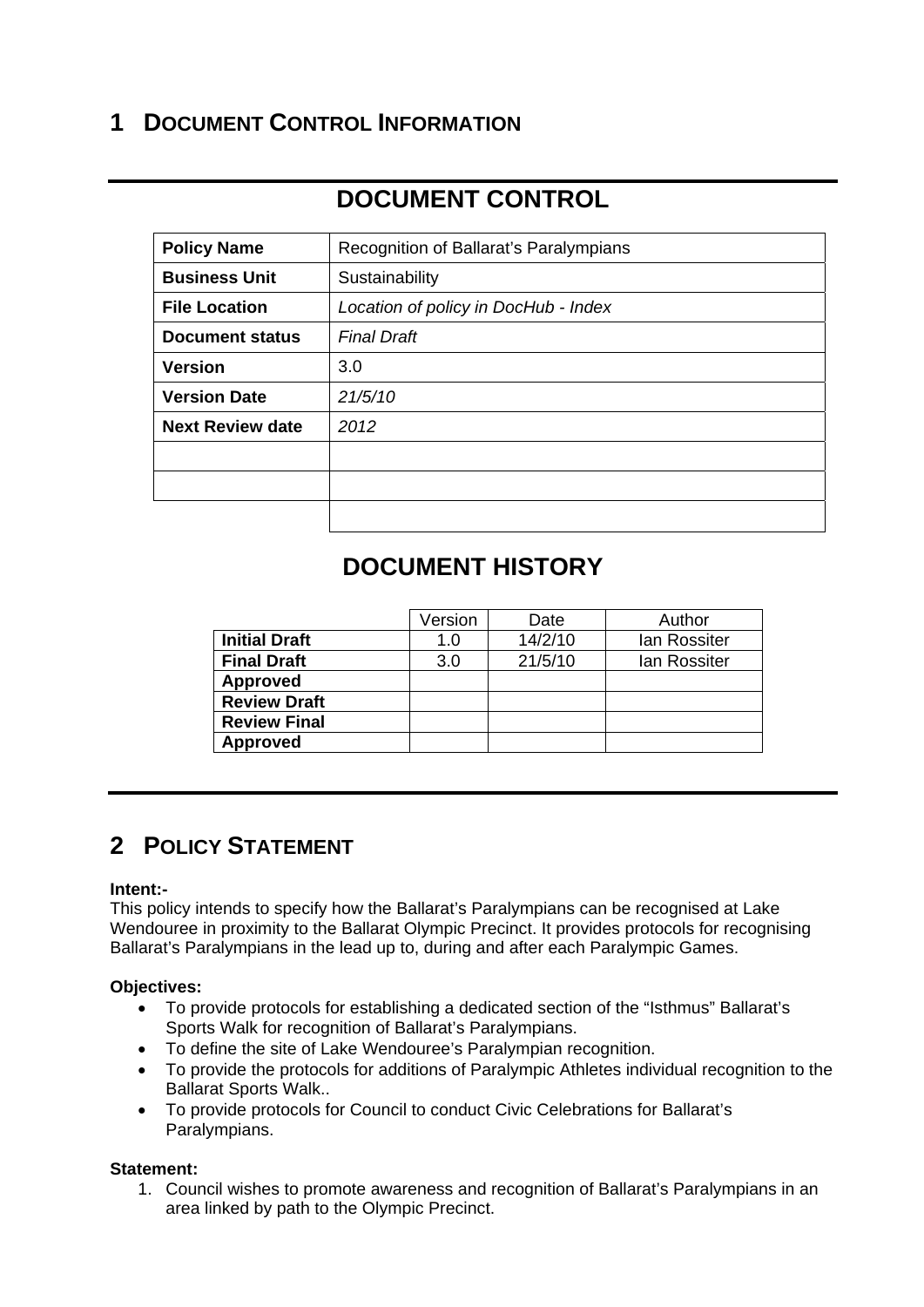#### **3 OWNER**

The owner of this policy is the Chief Executive Officer.

All enquiries regarding this policy should be initially directed to the Governance Unit. The policy is to be administered by the Executive Manager Governance and Civic Support and the Manager Lake Wendouree and Gardens.

#### **4 APPLICABILITY**

The policy is to apply to Councillors and Council Staff particularly those who initiate or are responsible for media comments, organising civic receptions and managing the Ballarat Olympic Precinct at Lake Wendouree.

## **5 DEFINITIONS**

**Paralympic** – The word derives from the Greek preposition "para" (beside or alongside) and the word Olympics (the Paralympics being parallel Games to the Olympics).

**Paralympic Games** – The international games and winter games auspiced by the International Paralympic Committee, which are held at the same location as the Olympic Games.

**Paralympian – an athlete who is selected and attends a Paralympic Games to represent their** country.

**Paralympic Logo** – The International Paralympic Committee has produced a logo consisting of 3 elements in red, blue and green, approved at its Executive Board Meeting held in Athens  $4<sup>th</sup>$ April 2003. It can be viewed on the IPC website www.paralympic.org.

**Ballarat Paralympians –**To be eligible to be considered a "Ballarat Paralympian" the following criteria must apply:

- a) Must be a Paralympian under the definition above.
- b) Has been born within the boundaries of the City of Ballarat as established from time to time
- c) Has been nurtured in the sport in Ballarat for a significant number of years prior to achieving Paralympic athlete representation.
- d) If not compliant with conditions (b) and (c) has resided continuously in Ballarat for a period of 4 years while qualifying as a Paralympian.

**The Ballarat Sports Walk** is defined as the area of Lake Wendouree Foreshore Reserve at the south west end of the rowing course that comprises the path from the Moneghetti Track to the end of the Isthmus. The Ballarat Sports Walk comprises a constructed bevelled kerb edge to the path upon which plaques are installed to recognise individual sports people. The site is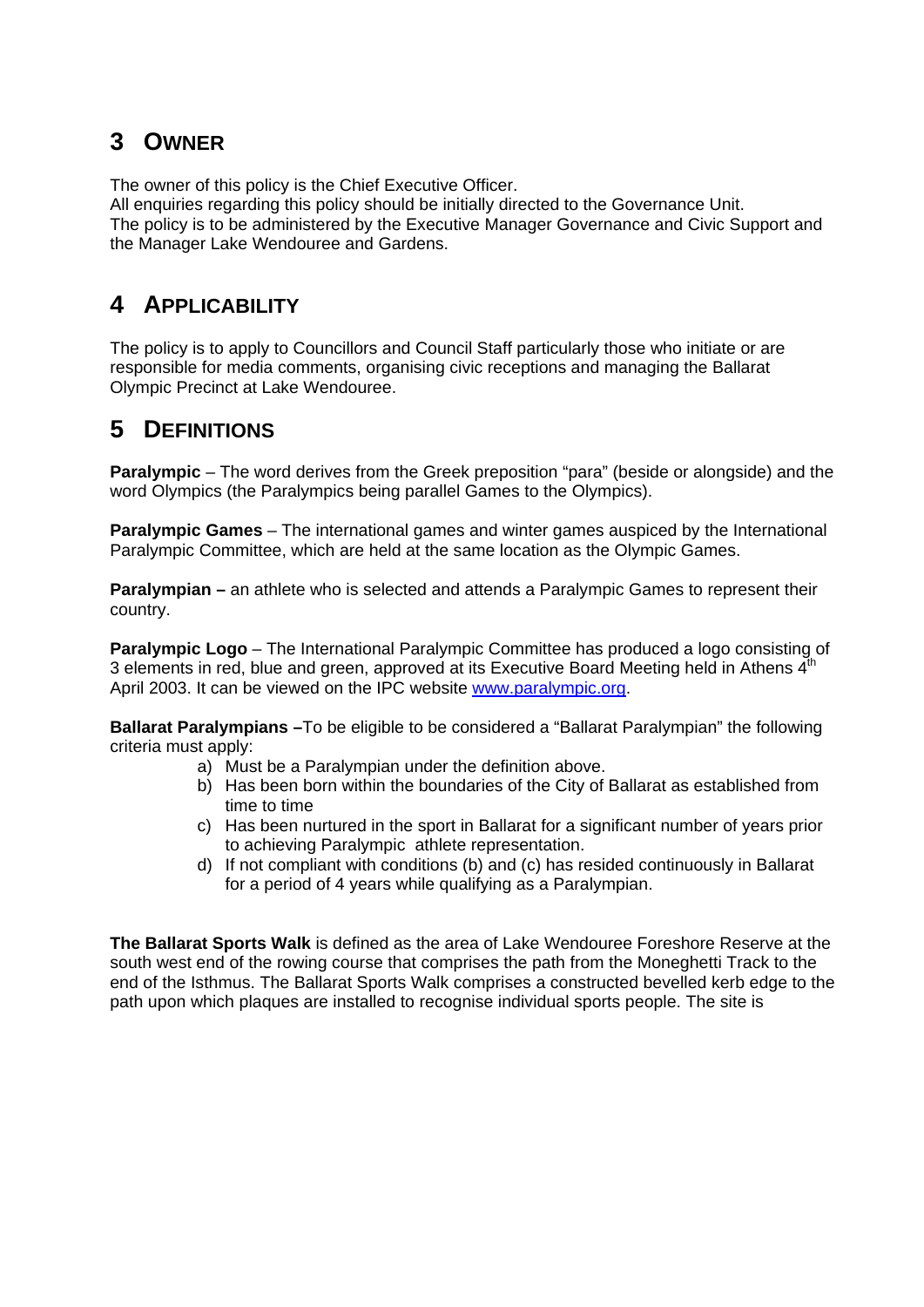indicated below in yellow:



## **6 PROCEDURE AND GUIDANCE NOTES**

#### Use of the Paralympic Logo*.*

Council must ensure permission is granted by the Australian Paralympic Committee and or the International Paralympic Committee for the use of the logo and to ensure it is appropriately reproduced on signage / plaques.

#### Protocol for Additions of Paralympic Athletes to the Ballarat Sports Walk Council staff to follow the following steps:

- a) Follow criteria set out in section 5 under definitions Liaise with Australian Paralympic Committee to determine which athletes are to be represented. This should be done in the month prior to each Paralympic Games to assess, who have the potential to be represented at the Ballarat Sports Walk.
- b) At the conclusion of the Paralympic Games verify the potential new Ballarat Paralympians are eligible for representation at the Ballarat Sports Walk, by confirming that they had actually represented Australia at the Paralympic Games.
- c) Notify eligible athletes within one month of the completion of the Paralympic Games of their entitlement to be recognised and invite athletes to have their plaque displayed at the Ballarat Sports Walk.
- d) Set a date and send invitations to a placement ceremony at the Ballarat Sports Walk for the plaques to be unveiled. The following parties are to be invited:
	- All Ballarat Paralympians